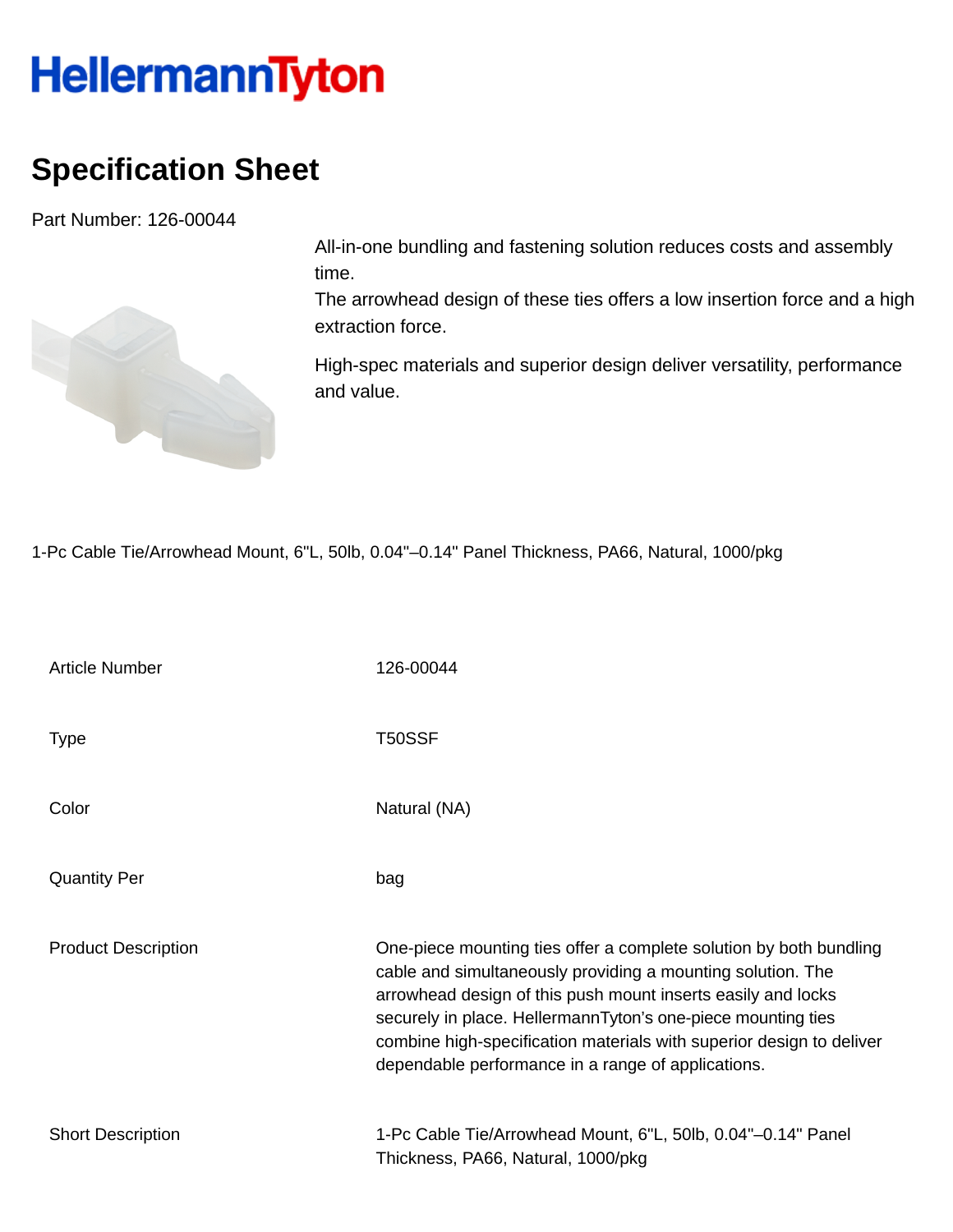| Minimum Tensile Strength (Imperial)   | 50.0                   |
|---------------------------------------|------------------------|
| Minimum Tensile Strength (Metric)     | 225.0                  |
| Length L (Imperial)                   | 6.25                   |
| Length L (Metric)                     | 159.0                  |
| <b>Fixation Method</b>                | Arrowhead              |
| <b>Identification Plate Position</b>  | none                   |
| Releasable Closure                    | No                     |
| <b>Tie Closure</b>                    | plastic pawl           |
| Variant                               | <b>Inside Serrated</b> |
| Width W (Imperial)                    | 0.19                   |
| Width W (Metric)                      | 4.7                    |
| <b>Bundle Diameter Min (Imperial)</b> | 0.06                   |
| <b>Bundle Diameter Min (Metric)</b>   | 1.5                    |
| <b>Bundle Diameter Max (Imperial)</b> | 1.38                   |
| <b>Bundle Diameter Max (Metric)</b>   | 35.0                   |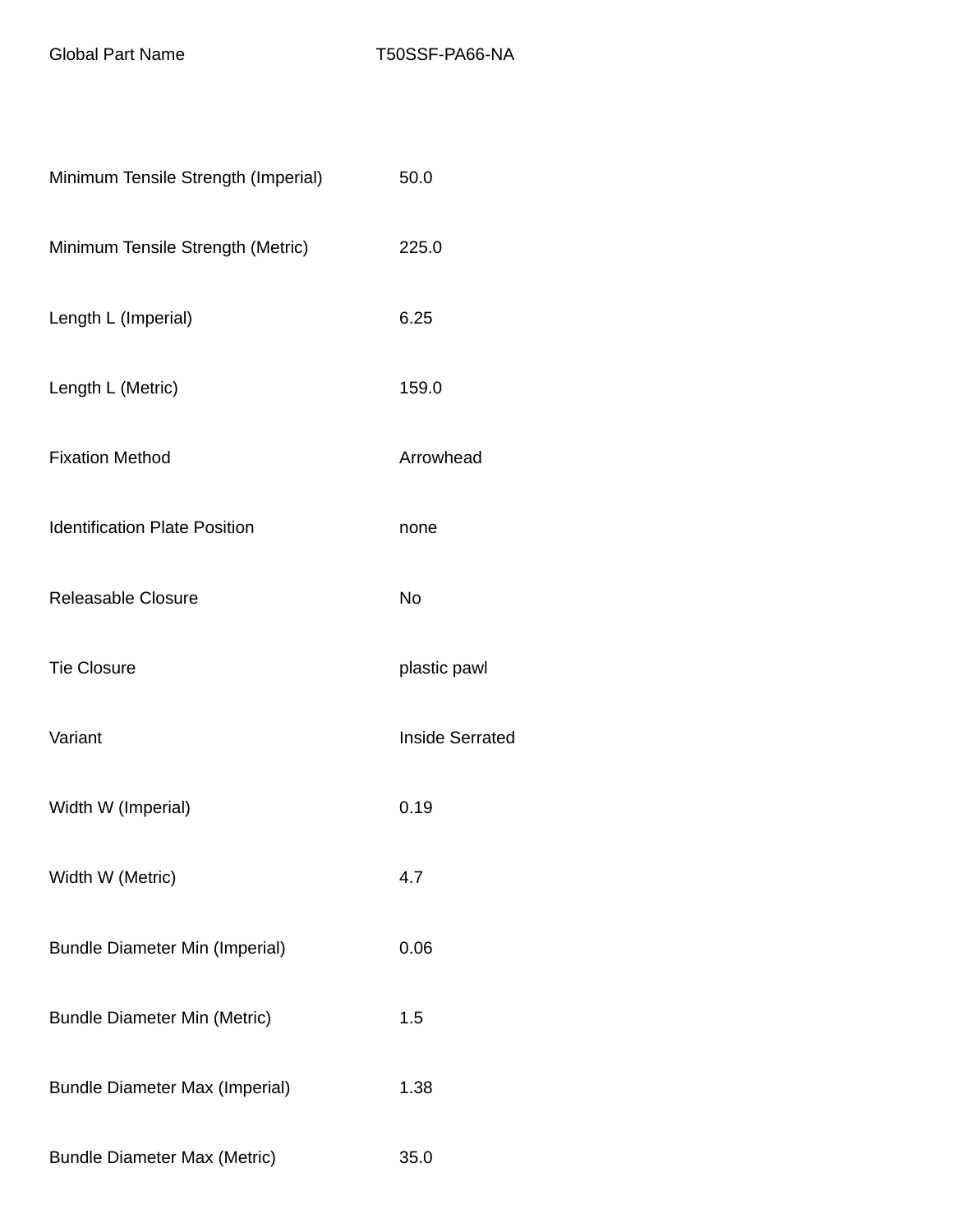| Height H (Imperial)                     | .30              |
|-----------------------------------------|------------------|
| Height H (Metric)                       | 7.50             |
| Panel Thickness Min (Imperial)          | 0.039            |
| Panel Thickness Max (Imperial)          | 0.14             |
| Panel Thickness Min (Metric)            | 1.0              |
| Panel Thickness Max (Metric)            | 3.56             |
| Mounting Hole Diameter D (Imperial)     | $0.25$ " $-0.28$ |
| Mounting Hole Diameter D (Metric)       | $6.4 - 7.1$ mm   |
| Mounting Hole Diameter D Min (Imperial) | 0.25             |
| Mounting Hole Diameter D Max (Imperial) | 0.28             |
| Mounting Hole Diameter D Max (Metric)   | 7.1              |
|                                         |                  |

| <b>Material</b>              | Polyamide 6.6 (PA66)             |
|------------------------------|----------------------------------|
| <b>Material Shortcut</b>     | <b>PA66</b>                      |
| Flammability                 | UL 94 V-2                        |
| <b>Operating Temperature</b> | -40°F to +185°F (-40°C to +85°C) |